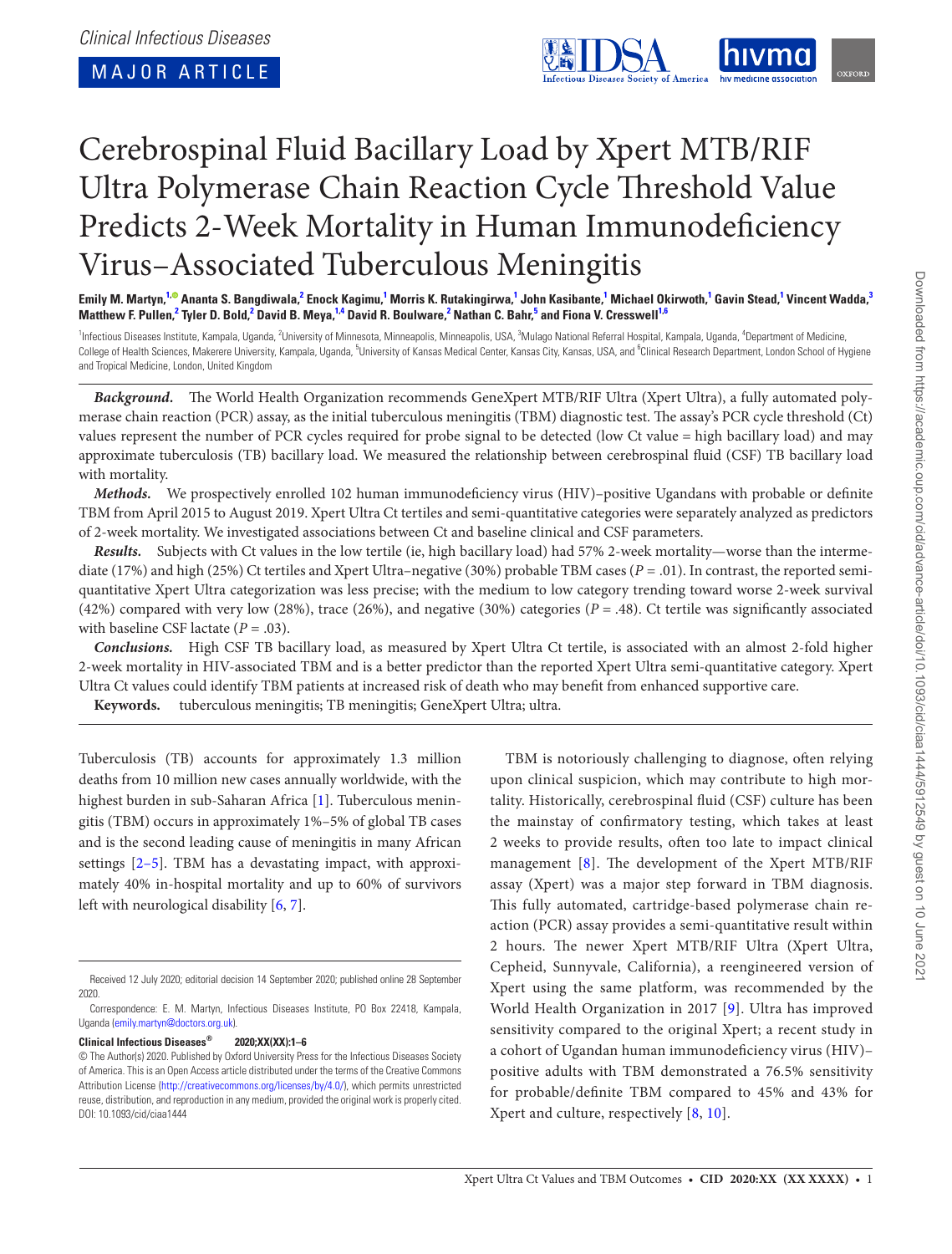The reason for Xpert Ultra's improved sensitivity is its lower limit of detection of 16 colony-forming units per milliliter (CFUs/mL), vs 114 CFUs/mL for Xpert [[11\]](#page-5-8). This is achieved primarily by incorporating a larger PCR reaction chamber and adding 2 multicopy *Mycobacterium tuberculosis* DNA amplification targets (*IS6110* and *IS1081*), in addition to the 4 probes directed at mutations in the rifampicin resistance–determining region of the *rpoB* gene (*rpoB1–4)* [\[9\]](#page-5-6). The PCR cycle threshold (Ct) values represent the number of PCR cycles required for each probe signal to reach a detection threshold and may approximate TB bacillary load. When DNA amplification reaches the detection threshold at any of the targets, the result "MTB detected" is given, and depending on the Ct values and configuration of probe positivity, 5 semi-quantitative categories of TB bacillary load are reported: trace, very low, low, medium, and high [\[9\]](#page-5-6). A nuance of the Ultra assay is that a "trace" category result occurs when *rpoB* probes are negative and *IS6110/IS8110* probes are positive, regardless of the Ct value. This nuance may make Ct value a better correlate of bacillary load than the semiquantitative category.

Various methods have been used to estimate TB bacillary load, including time to culture positivity, Ziehl-Neelsen smear microscopy, and *M. tuberculosis* molecular bacterial load assay [\[12](#page-5-9)]. One study found that time to CSF culture positivity is independently associated with mortality in HIV-negative patients (hazard ratio, 1.37 [95% confidence interval, 1.02–1.84]), suggesting that an increased bacterial load may be associated with worse outcomes [[13\]](#page-5-10). However, these methods are time consuming, are difficult to apply to TBM due to paucibacillary CSF, and are not widely available in low- and middle-income countries; thus, their role in TBM is uncertain. Xpert and Xpert Ultra provide new opportunities to investigate the relationship of bacillary burden and outcome in TBM. We have recently shown that the Xpert Ultra semi-quantitative category correlates with days to CSF culture positivity  $[8]$  $[8]$ . In addition, a recent study found that high CSF TB bacillary load, as measured by Xpert Ct value, was associated with increased disease severity, CSF neutrophil count, and CSF cytokine concentrations and predicted new neurological events after starting treatment, but not death [[14](#page-5-11)]. With the introduction of the new, more sensitive Xpert Ultra, and in a population of predominantly HIV-positive persons in Uganda with TBM, we examined whether CSF TB bacillary load was associated with clinical outcome and CSF biochemical or cellular parameters.

# MATERIALS AND METHODS

# **Study Setting and Population**

We prospectively evaluated adults aged  $\geq$ 18 years suspected to have meningitis presenting to Mulago National Referral Hospital and Mbarara Regional Referral Hospital in Uganda between April 2015 and August 2019 as part of the screening process for 2 clinical trials (XXX [ASTRO-CM]: NCT01802385 and High-Dose Intravenous and Oral Rifampicin to ImproveSurvival of Adult Tuberculous Meningitis [RifT]: ISRCTN42218549). The parent trials received relevant institutional review board and regulatory approvals, and all participants or surrogates (in the case of altered mental status) gave informed consent for lumbar puncture and storage of samples for future research purposes.

## **Uniform Clinical Case Definition**

Subjects with probable or definite TBM as defined by the consensus uniform clinical case definition were included. Definite TBM includes any CSF positivity by microscopy, culture, or PCR. Probable TBM cases have negative CSF TB microbiology but reach a score of >12 points or >10 points with or without brain imaging, respectively, based on clinical, radiological, and CSF criteria and evidence of confirmed TB in another anatomical location [[15\]](#page-5-12).

# **CSF Testing**

CSF samples from diagnostic lumbar punctures were tested at the bedside for cryptococcal antigen (CrAg lateral flow assay; IMMY, Norman, Oklahoma), glucose (OneTouch Select glucose meter, Lifescan, Inverness, United Kingdom), and lactate (Lactate Plus Meter, Nova Biomedical, Waltham, Massachusetts). Approximately 1 mL of CSF was sent for routine testing (cell count and differential, protein, Gram stain, and culture). Patients without cryptococcal meningitis (CSF CrAg negative) were evaluated for TBM. With regard to TBM testing, from February 2015 to December 2018 the remaining sample was centrifuged at 3000*g* for 20 minutes. Surplus supernatant was removed and the cell pellet was resuspended in 2 mL of supernatant and divided between Xpert, Xpert Ultra, and mycobacterial growth inhibitor tube (BacTec 960, Becton Dickinson, Franklin Lakes, New Jersey). For samples collected in 2019, an uncentrifuged 2-mL CSF sample was tested with Xpert Ultra.

## **Study Treatment and Follow-up**

Following TBM diagnosis, all patients were treated with rifampicin, isoniazid, pyrazinamide, ethambutol, and adjunctive corticosteroids (dexamethasone 0.4 mg/kg/day in week 1, 0.3 mg/ kg/day in week 2, then tapered over 2 months). During the majority of our diagnostic study period, the follow-up duration was 2 weeks. Research medical officers recorded a clinical assessment and baseline demographics on day 1, and vital status at 2 weeks. From 14 January 2019, eligible participants were enrolled into the RifT trial, a phase 2 pharmacokinetic study investigating high-dose rifampicin. For the purposes of this analysis, follow-up was limited to 2 weeks, since only a minority of participants had longer-term follow-up after January 2019.

## **Statistical Analysis**

We used Ct values from the multicopy amplification targets *IS6110*/*IS1081* (unique to Xpert Ultra) as a surrogate for TB bacillary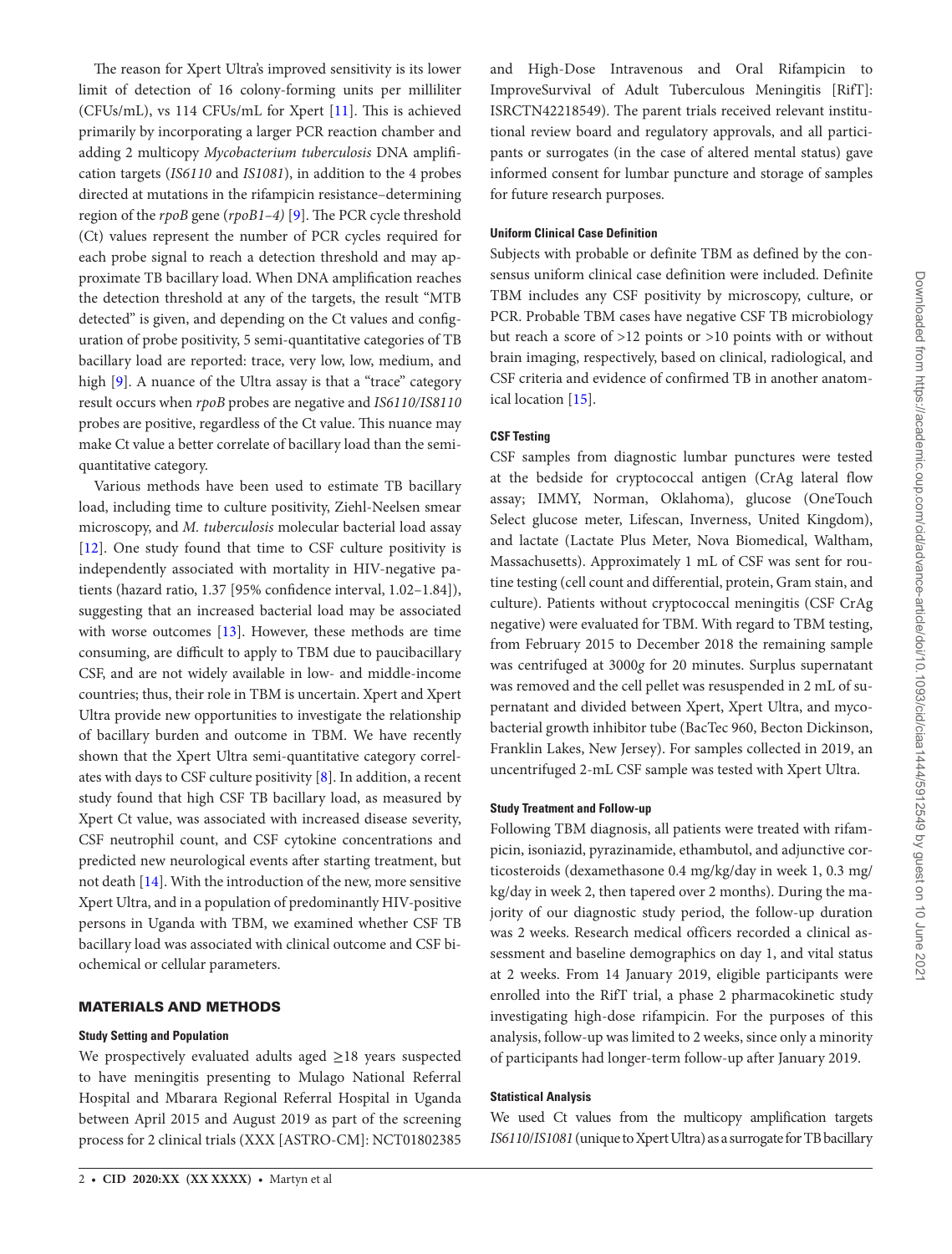load. A positive Xpert Ultra result always yields a Ct value for the *IS6110*/*IS1081* targets; hence, these were used for analysis rather than the *rpoB* targets, which were negative in 27 of 71 positive Xpert Ultra results. A high Ct value signifies an increased number of PCR amplification cycles required for TB detection, and therefore may correlate with a low bacillary load. Ct values were categorized into tertiles: low (16.2–20.0), intermediate (20.1–25.0), high (25.1–32.7), and negative. Participants with a negative value were assigned an artificially high Ct value of 40 for analysis purposes. Baseline characteristics were compared across all categories with Kruskal-Wallis tests for continuous variables and  $\chi^2$  tests for categorical variables. Two-week survival was plotted via Kaplan-Meier curves for Ct tertiles and negative Xpert Ultra and compared via a log-rank test. A second Kaplan-Meier plot was calculated for semi-quantitative values (trace, very low, medium-low, and negative). Medium and low were grouped together due to small number of participants in those categories. All statistical analysis was done with SAS version 9.4 software (SAS Institute, Cary, North Carolina).

# RESULTS

CSF samples from 102 adults with TBM were tested with Xpert Ultra. One participant was excluded due to a missing

semi-quantitative category result; of the remaining 101 participants, 70 (69%) had a positive Xpert Ultra and 31 (31%) had a negative result. The semi-quantitative category results were as follows: 0 high, 5 medium, 20 low, 18 very low, and 27 trace. Of the 31 participants with a negative Xpert Ultra, 5 had a positive CSF culture and 1 had a positive acid-fast smear. The median age of participants was 32 (interquartile range [IQR], 29–38) years, and 40% were women. The study population were 95% HIV-positive with a median CD4 of 78 (IQR 37–131) cells/μL, and 50% of participants were receiving antiretroviral therapy (ART) at presentation for a median duration of 4.4 months. The British Medical Research Council (BMRC) TBM grade was grade 2 or 3 for 91% of participants at enrollment. Baseline demographics did not significantly differ between Ct tertiles [\(Table 1](#page-2-0)).

Ninety-nine participants were included in the survival analysis, since 2 participants were missing outcome data. Participants with a CSF Xpert Ultra Ct value result in the low tertile (ie, high bacillary load) had a 57.1% 2-week mortality, significantly worse than other categories (log-rank  $P = .01$ ; [Figure 1](#page-3-0)). The lowest 2-week mortality was found within the intermediate Ct tertile group (16.7%). Participants within the

## <span id="page-2-0"></span>**Table 1. Comparison of Baseline Demographics, Clinical Features, and Cerebrospinal Fluid Biochemical and Cellular Parameters According to GeneXpert MTB/RIF Ultra Cycle Threshold Tertile Categories**

| Characteristic                                      | Low Tertile (Ct 16.2-20.0)<br>$(n = 22)$ | Intermediate Tertile (Ct 20.1-25.0)<br>$(n = 24)$ | High Tertile (Ct 25.1-32.7)<br>$(n = 24)$ | $P$ Value <sup>a</sup> |
|-----------------------------------------------------|------------------------------------------|---------------------------------------------------|-------------------------------------------|------------------------|
| Baseline demographics                               |                                          |                                                   |                                           |                        |
|                                                     |                                          |                                                   |                                           |                        |
| Age, y                                              | $32(29 - 36)$                            | 34 (32-38)                                        | $31(28-37)$                               | .26                    |
| Sex, female                                         | 10 (46%)                                 | 10 (42%)                                          | 7(29%)                                    | .49                    |
| <b>HIV</b> details                                  |                                          |                                                   |                                           |                        |
| HIV positive                                        | 20 (91%)                                 | 23 (96%)                                          | 24 (100%)                                 | .31                    |
| Currently on ART                                    | 10 (48%)                                 | 12 (52%)                                          | 13 (54%)                                  | .91                    |
| Months on ARTb,c                                    | $9.7(3.1 - 22.2)$                        | $2.3(0.3 - 7.0)$                                  | $1.1(0.7 - 3.4)$                          | .18                    |
| CD4 count <sup>c</sup> , cells/µL                   | 58 (48-73)                               | 89 (56-210)                                       | 59 (14-117)                               | .36                    |
| Clinical details                                    |                                          |                                                   |                                           |                        |
| Focal neurological deficit                          | 5(23%)                                   | 4 (17%)                                           | 10 (42%)                                  | .13                    |
| Fever                                               | 18 (82%)                                 | 19 (79%)                                          | 20 (83%)                                  | .65                    |
| <b>BMRCTBM</b> grade                                |                                          |                                                   |                                           |                        |
| $\overline{1}$                                      | $2(10\%)$                                | 5(21%)                                            | 2(9%)                                     | .46                    |
| 2                                                   | 13 (62%)                                 | 16 (67%)                                          | 14 (61%)                                  |                        |
| 3                                                   | 6(29%)                                   | 3(13%)                                            | $7(30\%)$                                 |                        |
| Baseline CSF characteristics                        |                                          |                                                   |                                           |                        |
| Total WBC count <sup>c</sup> , cells/uL             | $80(4 - 245)$                            | $35(4 - 250)$                                     | $35(4 - 165)$                             | .50                    |
| % lymphocytes                                       | 95 (65-100)                              | 85 (69-100)                                       | 93 (65-100)                               | .92                    |
| Opening pressure <sup>c</sup> , mm H <sub>2</sub> O | 190 (100-270)                            | 230 (100-290)                                     | 205 (130-300)                             | .97                    |
| Protein <sup>c</sup> , mg/dL                        | 118 (46-208)                             | 156 (90-316)                                      | 144 (101-200)                             | .58                    |
| Lactate <sup>c</sup> , mmol/L                       | $10.6(9.5 - 12.0)$                       | $7.6(6.9-9.5)$                                    | $7.4(4.6-9.8)$                            | .03                    |
| Glucose <sup>c</sup> , mg/dL                        | 27 (18-33)                               | 32 (18-70)                                        | $30(21 - 60)$                             | .44                    |

Data are presented as median (interquartile range) or no. (%).

Abbreviations: ART, antiretroviral therapy; BMRC, British Medical Research Council; CSF, cerebrospinal fluid; Ct, Xpert Ultra polymerase chain reaction cycle threshold; HIV, human immunodeficiency virus; TBM, tuberculous meningitis; WBC, white blood cell.

<sup>a</sup>Kruskal-Wallis for medians;  $\chi^2$  test for proportions.

**Among those on ART at diagnosis.** 

 $c$  Incomplete data: months on ART (n = 29); CD4 cell count (n = 41); total WBC count (n = 65); opening pressure (n = 39); CSF protein (n = 60); CSF lactate (n = 31); CSF glucose (n = 54).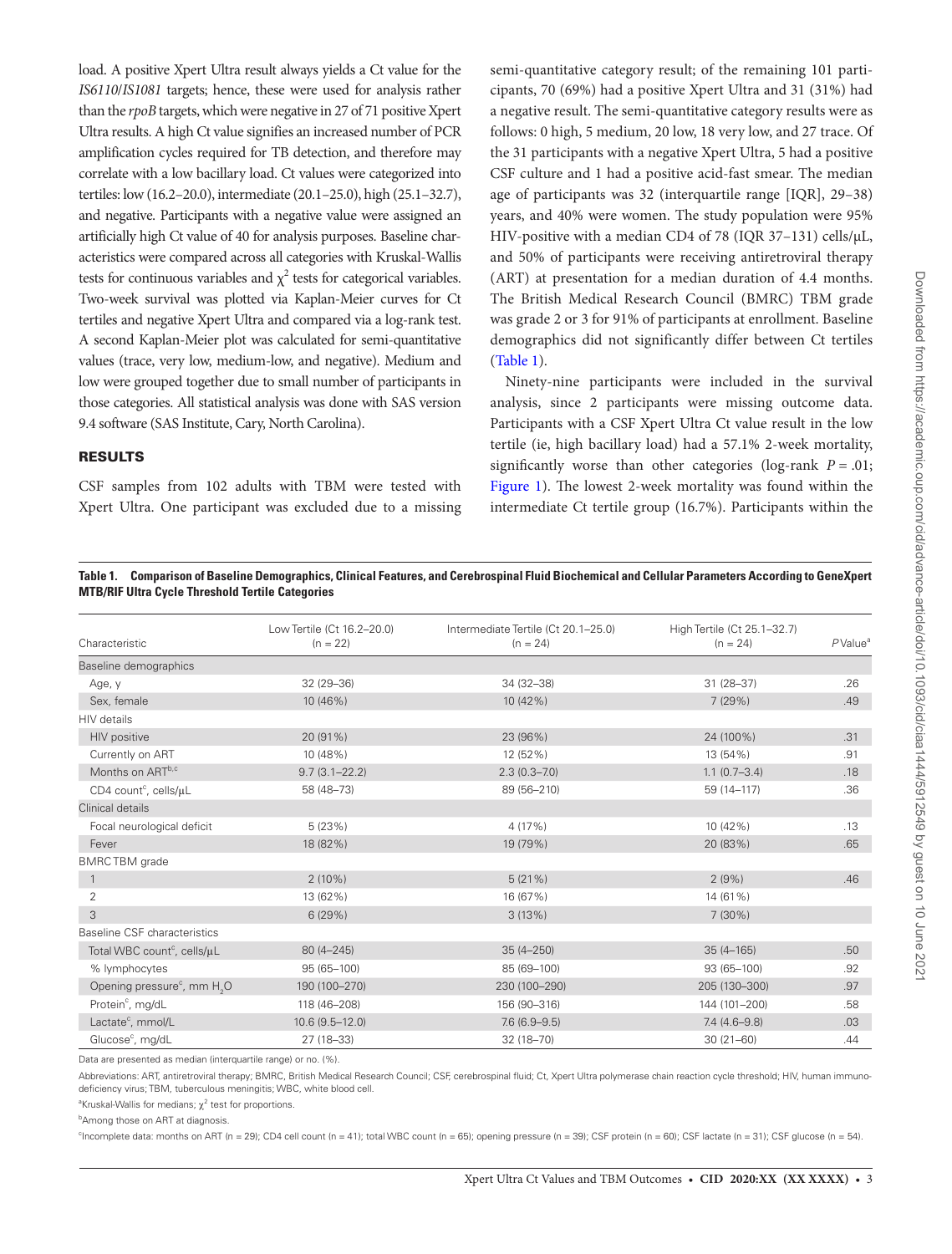

<span id="page-3-0"></span>**Figure 1.** Two-week survival by Xpert MTB/RIF Ultra polymerase chain reaction cycle threshold (Ct) level among participants with probable or definite tuberculous meningitis (TBM) in Kaplan-Meier model. Mortality by subgroup was as follows: low Ct tertile, 57% (12/21); intermediate Ct tertile, 17% (4/24); high Ct tertile, 25% (6/24); and negative Ultra, 30% (9/30).

high Ct tertile (low bacillary load) had a lower 2-week mortality than the negative Xpert Ultra group (25.0% and 30.0%, respectively).

In the survival analysis based on Xpert Ultra semi-quantitative categories, participants in the medium and low groups (combined) trended toward higher 2-week mortality (42%) compared with very low (28%), trace (26%), and negative (30%) persons (log-rank *P* = .48; [Figure 2\)](#page-3-1). We replotted Kaplan-Meier survival curves for both Ct tertiles and semi-quantitative values in a sensitivity analysis excluding the 6 persons with negative CSF Xpert Ultra, but with a positive culture or smear result. For both Ct tertiles and semi-quantitative groups, the mortality remained the same, except in the Ultra negative group where mortality decreased from 30% to 25% in both analyses. The logrank *P* values remained relatively unchanged for both Ct tertiles and semi-quantitative groups  $(P = .01$  and .41, respectively).

The Ct tertile was not associated with HIV status  $(P = .31)$ , baseline CD4 cell count  $(P = .36)$ , or the percentage of participants on ART  $(P = .91)$ . Participants in the low Ct tertile group (high bacillary load) had a median ART duration of 9.7 months, whereas participants in the intermediate and high Ct tertile groups trended toward a shorter median duration of ART therapy (2.3 and 1.1 months, respectively), though this difference was not statistically significant  $(P = .18)$ . There was no association with clinical features such as fever  $(P = .65)$ , BMRC TBM severity grade  $(P = .46)$ , or focal neurologic deficit  $(P = .13)$ . With respect to baseline CSF parameters, there was a significant difference observed between Ct tertiles in CSF lactate, with the highest lactate observed in the low Ct tertile (high bacillary load)  $(P = .03)$ . There were no differences between Ct

tertiles in opening pressure  $(P = .97)$ , protein  $(P = .58)$ , total white blood cell (WBC) count  $(P = .50)$ , or glucose  $(P = .44)$ [\(Table 1](#page-2-0)).

# **DISCUSSION**

In our study of HIV-associated TBM, low Ct tertile value (high CSF TB bacillary load), as measured by Xpert Ultra, was associated with an almost 2-fold increased mortality compared to those with intermediate and high Ct tertiles. An intermediate CSF Ct tertile value was associated with the most favorable 2-week outcome. Interestingly, association of 2-week mortality was statistically significant for Ct tertiles but not for semiquantitative categories. There was a significant difference in CSF lactate between Ct tertiles.

In 2019, Thuong et al investigated the association between pretreatment CSF TB bacillary load by Xpert Ct value and TBM outcome in 692 Vietnamese adults [[14](#page-5-11)]. This study found that higher bacterial loads were associated with increased disease severity (TBM grade 1 vs 3: odds ratio, 1.59; *P* = .001), increased CSF neutrophil count  $(r = .364; P < .0001)$ , and 10 measured cytokine concentrations  $(r = .438; P < .0001)$  [\[14](#page-5-11)]. In addition, high TB bacillary load predicted new neurological events after treatment initiation but not death. In contrast, our data suggested an association between bacillary load and 2-week mortality but did not find an association with disease severity (by BMRC TBM severity grade) or focal neurological deficit. We also did not observe an association between CSF Ct tertile and CSF inflammation. However, potential comparison between studies is limited by measurement of different surrogate



<span id="page-3-1"></span>**Figure 2.** Two-week survival by Xpert MTB/RIF Ultra semi-quantitative value among participants with probable or definite tuberculous meningitis (TBM) in Kaplan-Meier model. Mortality by subgroup was as follows: medium/low, 42% (10/24); very low, 28% (5/18); trace, 26% (7/27); and negative Ultra, 30% (9/30).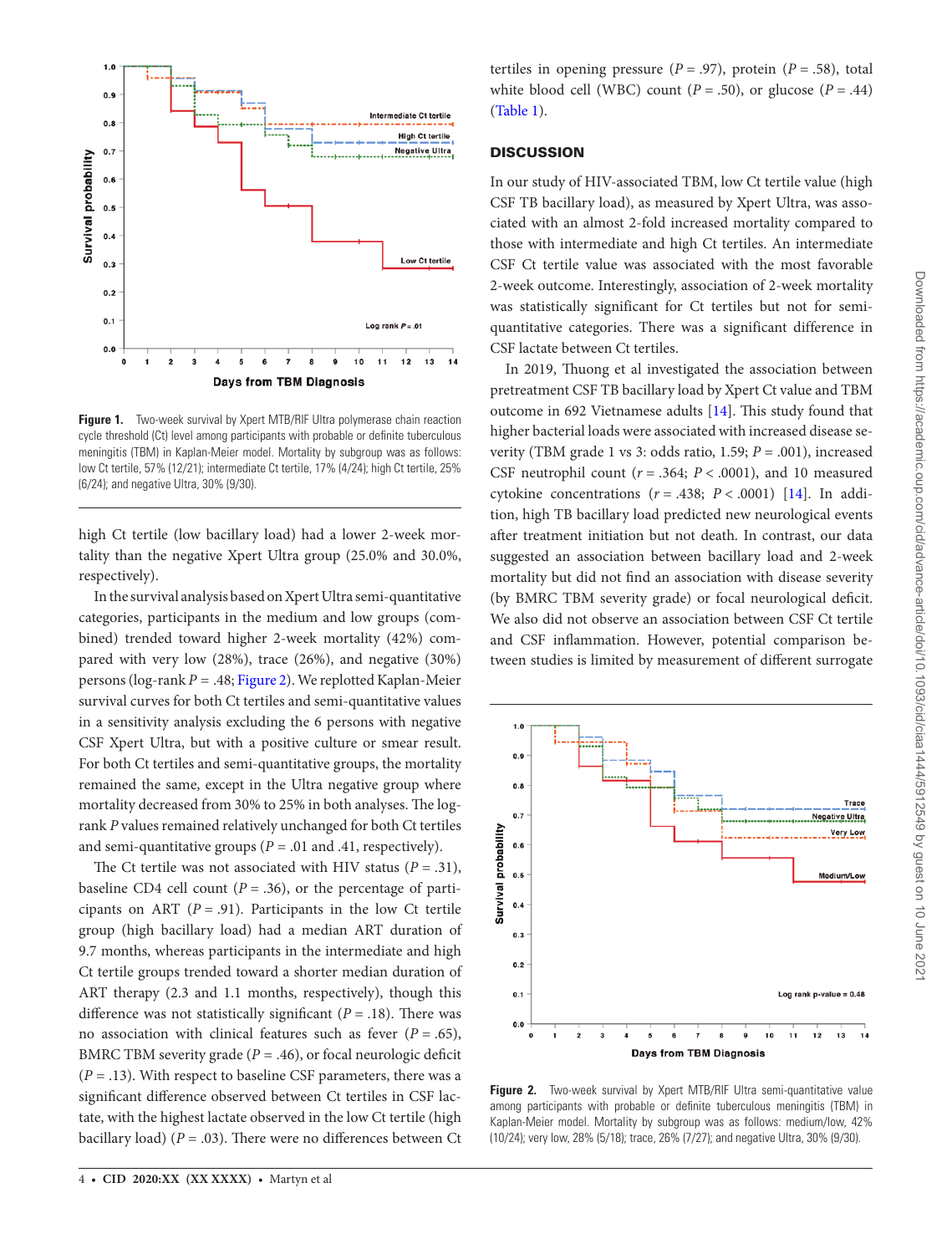markers of inflammation (CSF protein and WBC count in Uganda vs CSF neutrophil and cytokine concentrations in Vietnam), differences in HIV prevalence between populations (which can affect the cellularity of CSF and neutrophil count in HIV-associated TBM), and our smaller sample size, making marginal associations more difficult to measure [\[16](#page-5-13)-18]. Further divergent results may be due to the use of Xpert Ultra, rather than the original Xpert. It is possible that we were able to draw distinctions in mortality because we could detect more cases with lower CSF bacillary load. In addition, our cohort of mainly HIV-positive Ugandans presenting with severe disease was markedly different to the Vietnamese study, in which 58% were HIV negative and 38% presented with TBM grade 1. This distinct cohort may have different host responses and CSF bacillary loads. Another important geographic consideration is variation in the copy number of *IS6110* and *IS1081* sequences present within local *M. tuberculosis* strains, which supports further validation of this work in different populations before it is considered as a prognostic biomarker.

Our observation that Ct tertiles, rather than semi-quantitative values, are a better predictor of mortality could be explained by the nature of the in-built semi-quantitative categorization process. The semi-quantitative Xpert Ultra categories are determined by the configuration of positivity of 4 *rpoB* probes and multicopy amplification targets *IS6110/IS1081.* A "trace" category occurs if the *rpoB* probes are negative, regardless of the *IS* Ct values [[9](#page-5-6)]. Data from the current study suggest that looking at Xpert Ultra *IS6110/IS1081* Ct values may be a better predictor of mortality compared with the semi-quantitative category.

We report that participants with an intermediate Ct tertile had the most favorable 2-week outcome, followed by those with low CSF TB burden (high Ct tertile and negative Xpert Ultra). The worst outcome occurred in patients within the low Ct tertile group (high bacillary load). It is noteworthy that those with lowest CSF bacillary burden appear to have worse outcomes than those with an intermediate bacillary load. It is possible that this difference may change with a larger sample size. However, this may also represent an excessive immune response that successfully curtails bacterial replication but leaves a trail of immunopathology in its wake. Studies suggest that adverse outcomes are associated with both an excessive and inadequate immune response in TBM, and the same is true in cryptococcal meningitis where the damage-response parabola has been well described [\[19](#page-5-15)]. For example, HIV-negative Vietnamese adults with TBM had an increased mortality when they possessed a single-nucleotide polymorphism in the *LTA4H* rs17525485 allele, resulting in either a hyper- or hypo-inflammatory state [\[16](#page-5-13)]. Worse outcomes have also been associated both with high CSF neutrophils in an Indonesian, predominantly HIV-negative cohort, and conversely with acellular CSF in adults with HIV-associated TBM in Uganda [\[13](#page-5-10), [18](#page-5-14)]. Therefore, it is conceivable that mortality differences observed in our study reflect the

varying host immune response, which either curtails bacillary replication through an excessive inflammatory response with ensuing tissue damage or allows unchecked TB replication in the CSF due to a paucity of inflammatory response. CSF cytokine and other studies of host response would be helpful in further understanding these findings.

We observed a significant difference in CSF lactate across Ct tertiles, with the highest CSF lactate observed in the low Ct tertile group (ie, highest bacillary load). Previous studies suggest that lactate levels between 5 and 10 mmol/L support a diagnosis of TBM and high initial lactate levels are associated with death [\[20](#page-5-16)]. Further investigation is required into the utility of CSF lactate as a potential diagnostic and prognostic biomarker in TBM. Our data also reveal a nonsignificant trend toward shorter duration of ART in participants within the intermediate and high Ct tertile groups (intermediate and low bacillary loads). This difference may be explained by unmasking immune reconstitution inflammatory syndrome (IRIS), although formal IRIS case adjudication was not performed. Further work to carefully characterize unmasking TBM-IRIS with correlations to Xpert Ultra results is required.

A limitation of this study is that 17 of 101 participants received high-dose rifampicin as part of a clinical trial. However, these participants were distributed evenly across Ct tertile groups  $(P = .93)$ . In addition, there is currently no definitive evidence that high-dose rifampicin impacts survival, and final analysis of the parent study did not identify differences in mortality between arms (unpublished data) [\[21](#page-5-17), [22](#page-5-18)]. Another limitation is the relatively small cohort size, which may have reduced the power to detect secondary associations. Furthermore, we used Ct value as a surrogate for bacillary load (in the absence of an effective bacillary load assay), but this may be an imperfect proxy. Our analysis was limited to 2-week follow-up, which is justified by the significant early mortality in TBM described in the literature [\[13,](#page-5-10) [23\]](#page-5-19). Whether this association with acute 2-week mortality translates into ongoing differential mortality in the longer term should be studied in future observational cohorts. In addition, further work including correlation of Ct tertiles with clinical descriptions of IRIS and immunological studies, such as cytokine studies or transcriptomics, may help further explain our findings. As this is a first report of Xpert Ultra Ct values being used as a predictor of outcomes in TBM, our observation requires independent confirmation in non-HIV populations, in other geographical settings, and in larger cohorts.

In conclusion, we report that a low Xpert Ultra Ct tertile (high CSF TB bacillary load) is associated with increased mortality in HIV-associated TBM and that Ct tertiles are more accurate in predicting early TBM-related mortality than Xpert Ultra semiquantitative categories alone. This study raises the possibility of Xpert Ultra Ct values being used to identify patients at greatest risk of death and who may benefit from intensified treatment or enhanced supportive care.